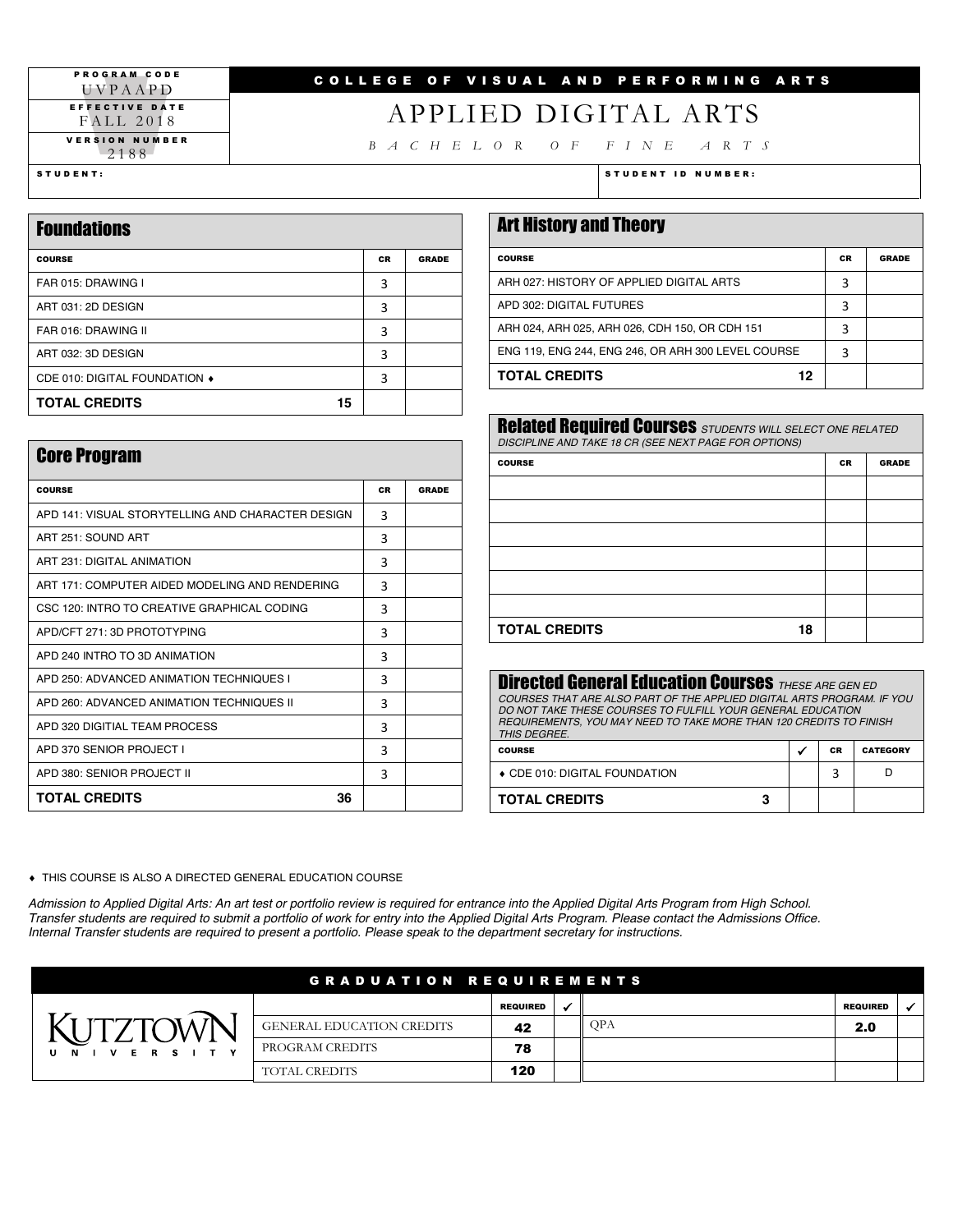PROGRAM CODE UVPAAPD EFFECTIVE DATE FALL 2018 VERSION NUMBER 2188

## COLLEGE OF VISUAL AND PERFORMING ARTS

## APPLIED DIGITAL ARTS

*BACHELOR OF FINE ARTS*

STUDENT: STUDENT ID NUMBER:

#### Related Required Courses *STUDENTS WILL SELECT ONE RELATED DISCIPLINE AND TAKE 18 CR.*

### **Motion Graphics**

| <b>COURSE</b>                          | <b>CR</b> | <b>GRADE</b> |
|----------------------------------------|-----------|--------------|
| CDE 130: TYPOGRAPHY                    | 3         |              |
| CDE 252: DIGITAL ILLUSTRATION          | 4         |              |
| ART/FAR 182: INTRO TO TIME BASED MEDIA | 3         |              |
| CDE 366: MOTION GRAPHICS               | 2         |              |
| CDE 346: MOTION GRAPHICS II            | 2         |              |
| APD 390: INTERNSHIP OR ELECTIVE        | 4         |              |
| <b>TOTAL CREDITS</b><br>18             |           |              |

| <b>Interactive Media</b>                        |                |              |  |
|-------------------------------------------------|----------------|--------------|--|
| <b>COURSE</b>                                   | <b>CR</b>      | <b>GRADE</b> |  |
| CDE 130: TYPOGRAPHY                             | 3              |              |  |
| CDE 140: INTRODUCTION TO WEB DESIGN             | 3              |              |  |
| CSC 220: OBJECT-ORIENTED MULTIMEDIA PROGRAMMING | 3              |              |  |
| CDE 347: INTERACTIVE SPACES                     | 2              |              |  |
| CDE 348: VR/AR/MIXED REALITY                    | 2              |              |  |
| CDE 349: PHYSICAL COMPUTING                     | $\overline{2}$ |              |  |
| APD 390: INTERNSHIP OR ELECTIVE                 | 3              |              |  |
| <b>TOTAL CREDITS</b><br>18                      |                |              |  |

| <b>Game Development</b>                          |           |       |
|--------------------------------------------------|-----------|-------|
| <b>COURSE</b>                                    | <b>CR</b> | GRADE |
| APD 148: GAME DESIGN AND PROTOTYPING             | 3         |       |
| CSC 220: OBJECT-ORIENTED MULTI-MEDIA PROGRAMMING | 3         |       |
| CSC 240: FUNDAMENTALS OF GAME DEVELOPMENT        | 3         |       |
| CSC 320: GAME DEVELOPMENT I                      | 3         |       |
| CSC 423: GAME DEVELOPMENT II                     | 3         |       |
| APD 390: INTERNSHIP OR ELECTIVE                  | 3         |       |
| <b>TOTAL CREDITS</b><br>18                       |           |       |

| <b>2D Studio Art</b>            |           |              |  |
|---------------------------------|-----------|--------------|--|
| <b>COURSE</b>                   | <b>CR</b> | <b>GRADE</b> |  |
| FAR 111: INTRO TO PAINTING      | 3         |              |  |
| FAR 151: INTRO TO LIFE DRAWING  | 3         |              |  |
| FAR 162: INTRO TO PHOTO DIGITAL | 3         |              |  |
| FAR 220: TOPICS IN DRAWING      | 3         |              |  |
| CDE 252: DIGITAL ILLUSTRATION   | 3         |              |  |
| APD 390: INTERNSHIP OR ELECTIVE | 3         |              |  |
| <b>TOTAL CREDITS</b><br>18      |           |              |  |

| <b>3D Studio Art</b>                              |           |              |
|---------------------------------------------------|-----------|--------------|
| <b>COURSE</b>                                     | <b>CR</b> | <b>GRADE</b> |
| FAR 171: INTRO TO SCULPTURE                       | 3         |              |
| <b>FAS 370: SCULPTURE STUDIO I</b>                | 3         |              |
| FAS 371: SCULPTURE STUDIO II OR CFT 200 OR HIGHER | 3         |              |
| ART/FAR 386: DIGITAL SCULPTURE                    | 3         |              |
| CFT 100 LEVEL COURSE                              | 3         |              |
| APD 390: INTERNSHP OR ELECTIVE                    | 3         |              |
| <b>TOTAL CREDITS</b><br>18                        |           |              |